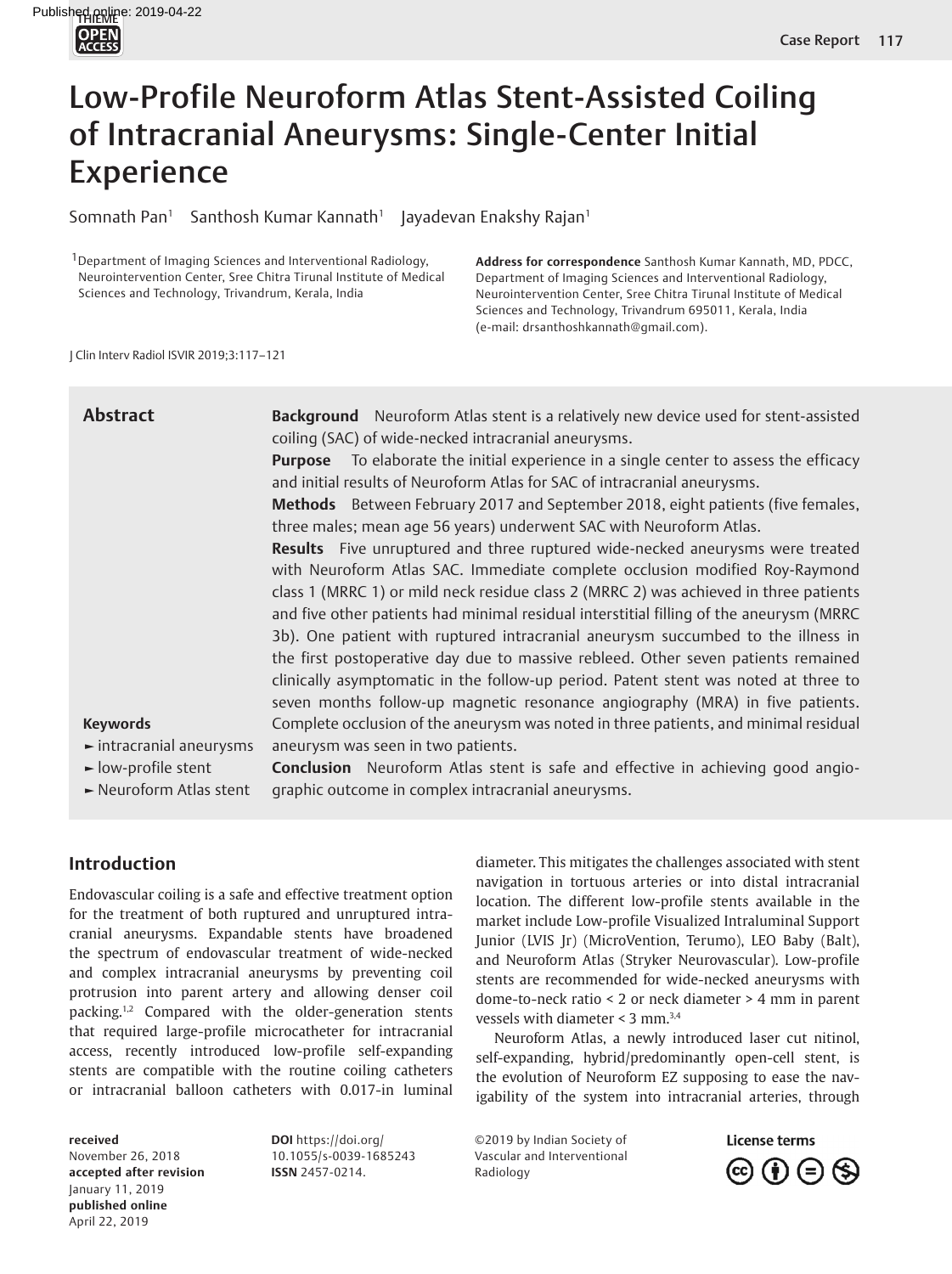a low-profile 0.0165- or 0.017-in (distal inner diameter) delivery microcatheter. The stent is available in diameter of 3, 4, and 4.5 mm intended for the artery diameter of 2–3, 3–4, and 4–4.5 mm, respectively. All stent sizes can be delivered through the same microcatheter. The stent has three radiopaque markers at both proximal and distal ends. The cell size is smaller compared with previous-generation Neuroform stents, which allows better coil retention and compaction. Neuroform Atlas stent has open-cell configurations in the distal and mid-segments and closed cell design in proximal part. Because of predominant opencell design, the stent is not resheathable. Neuroform Atlas is a magnetic resonance–conditional stent and patients can be safely scanned in 3 Tesla magnetic resonance scanner immediately after placement of this stent.

<span id="page-1-1"></span>Only a few studies reporting the efficacy and clinical outcome of endovascular aneurysm treatment with Neuroform Atlas stent have been published so far[.5,](#page-4-4)[6](#page-4-5) This observational study is aimed at describing the initial single-center experience and intermediate outcome of this low-profile stent in the management of complex intracranial aneurysms.

## **Materials and Methods**

#### **Patient Characteristics**

Eight patients with intracranial wide neck or branch vessel incorporating aneurysms were treated with stent-assisted coiling (SAC) between February 2017 and September 2018 with Neuroform Atlas stent (**[►Table 1](#page-1-0)**). Seven patients were treated primarily with this technique whereas in one case of balloon-assisted coiling of the aneurysm, stent was deployed as a bail-out procedure for coil prolapse and subsequent flow compromise.

#### **Endovascular Treatment and Medications**

<span id="page-1-2"></span>To prevent acute stent thrombosis, dual antiplatelets aspirin 150 mg and clopidogrel 75 mg was given 5 days prior to the procedure in cases of unruptured intracranial aneurysms. If the stent was used as a bail-out maneuver or in cases of ruptured aneurysm, a GPIIb/IIIa inhibitor infusion (tirofiban infusion at 0.1 µg/kg/min IV for 12 hours) was administered soon after deployment of the stent and securing the aneurysm with coiling. All the procedures were performed under general anesthesia and through femoral arterial access. Systemic heparinization was achieved to maintain an activated clotting time of 250 to 300 seconds. Triple coaxial system of 6F guide catheter (Neuron, Penumbra, Inc.) through a 7F long sheath (Flexor sheath, Cook Medical) was taken into the target artery. Echelon 10 microcatheter (Covidien/ Medtronic) over Traxcess 14 microguidewire (MicroVention, Terumo) was used to access the intracranial artery distal to the aneurysm, where the stent was intended to be deployed and Neuroform Atlas stent was deployed by gradual withdrawing of the microcatheter. Technical success was defined as ability to accurately deploy the stent in desired location with expansion and good wall apposition. The aneurysm was subsequently coiled using bare platinum coils by jailing technique or by cannulation of stent cells after deployment till complete obliteration was achieved. All patients underwent Dyna computed tomography (CT) immediately after the procedure to exclude any hemorrhage. Clopidogrel was discontinued after 6 weeks of treatment and aspirin was continued lifelong. The patients were followed up at 1, 3, and 6 months and yearly thereafter. Noncontrast magnetic resonance angiography (MRA) (silent and time of flight MRA in 3 Tesla MRI) was obtained after 3 to 6 months of procedure, and in case of significant residual or recurrent aneurysms, digital subtraction angiography (DSA) was performed.

| Patient/<br>aneurysm<br>number | Age<br>$(y)$ /sex | Aneurysm<br>location and<br>status | Clinical<br>presentation | Aneurysm<br>size (mm) | <b>Neck</b><br>(mm) | <b>Immediate</b><br><b>MRRC</b> | <b>Stent</b><br>size (mm<br>$\times$ mm) | Follow-up<br>MRA (time and<br>outcome) |
|--------------------------------|-------------------|------------------------------------|--------------------------|-----------------------|---------------------|---------------------------------|------------------------------------------|----------------------------------------|
|                                | 55/F              | Basilar top<br>Unruptured          | Chronic<br>headache      | $12 \times 15.6$      | 6.5                 | 1                               | $4 \times 30$                            | 6 mo, no residual<br>aneurysm          |
| $\overline{2}$                 | 67/F              | Basilar top<br>Ruptured            | Acute severe<br>headache | $5.3 \times 8.4$      | 6.6                 | 3a                              | $4 \times 24$                            | Death due to<br>rebleed                |
| 3                              | 67/M              | Basilar top<br>Unruptured          | Gait<br>disturbance      | $10 \times 7$         | 5                   | 3a                              | $4 \times 30$                            | 4 mo, no residual<br>aneurysm          |
| $\overline{4}$                 | 70/M              | <b>ACOM</b><br>Ruptured            | Acute severe<br>headache | $6 \times 5$          | $\overline{4}$      | $\overline{2}$                  | $4 \times 24$                            | 7 mo, minimal<br>residual neck         |
| 5                              | 43/F              | Left carotid cave<br>Unruptured    | Migraine                 | $4.7 \times 4.6$      | 4.9                 | 3a                              | $4.5 \times 21$                          | 6 mo, no residual<br>aneurysm          |
| 6                              | 53/F              | Basilar trunk<br>Ruptured          | Acute severe<br>headache | $5.3 \times 5$        | 5.5                 | 3a                              | $4 \times 21$                            | 3 mo, minimal re-<br>sidual aneurysm   |
| $\overline{7}$                 | 50/F              | Right PCA-PCOM<br>Ruptured         | Acute severe<br>headache | $5 \times 5$          | 5                   | $\overline{2}$                  | $4 \times 24$                            |                                        |
| 8                              | 60/M              | Basilar trunk<br>Unruptured        | Acute<br>qiddiness       | $10 \times 11.5$      | 7.7                 | 3a                              | $4.5 \times 30$                          | $\overline{\phantom{0}}$               |

<span id="page-1-0"></span>**Table 1** Patient, aneurysm, and Neuroform Atlas stent characteristics

Abbreviations: ACOM, anterior communicating artery; F, female; M, male; MRA, magnetic resonance angiography; MRRC, modified Raymond-Roy classification; PCA, posterior cerebral artery; PCOM, posterior communicating artery.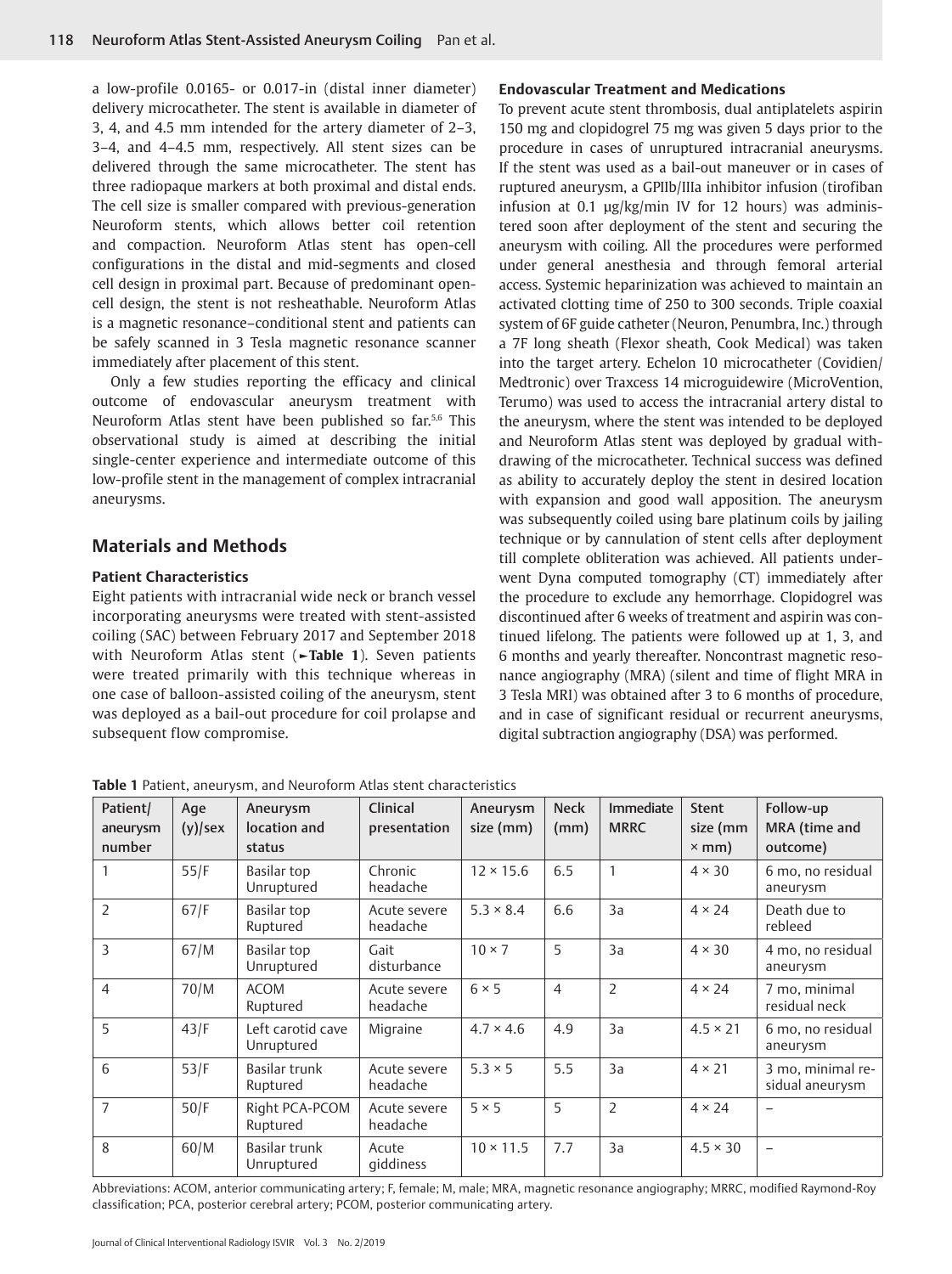# **Results**

Eight patients (five females and three males with femaleto-male ratio of 1.7) with age ranging from 50 to 70 years (mean age 58 years) were included in the study. There were four patients of ruptured and four patients of unruptured aneurysms.

<span id="page-2-2"></span>Deployment of Neuroform Atlas stent as desired and opening-up of the stent were possible in all the cases achieving 100% technical success rate. Coiling of the aneurysms was performed by jailing technique in all the cases. In one patient, bail-out stenting was necessitated due to coil prolapse and resultant flow compromise (**[►Fig. 1](#page-2-0)**). In one case with very wide-neck aneurysm, shelf technique of the stent was performed to improve the coverage of neck of the saccular basilar top bifurcation aneurysm, thus obviating the need for complex Y-stent maneuvers (**[►Fig. 2](#page-2-1)**).

<span id="page-2-3"></span>Immediate complete occlusion (modified Raymond-Roy class 1 [MRRC 1]) was achieved in one (12.5%) patient, near-complete occlusion was seen in other seven (88%) patients with residual neck in two (MRRC 2) patients and minimal residual interstitial filling of the aneurysm in rest of the five patients (MRRC 3a).<sup>7</sup> There were no thromboembolic complications noted during the procedure. One patient showed neurologic deterioration in the first postoperative day due to massive rebleed and the patient

finally succumbed to the illness. The other patients remained clinically asymptomatic in the follow-up period. No other minor or major adverse events occurred on follow-up.

Persistent patent stent was noted in 3 to 7 months follow-up MRA in five patients. Complete occlusion of the aneurysm was noted in three (60%) patients and minimal residual aneurysm in two (40%) patients.

## **Illustrated Cases**

#### Case 1

A 70-year-old male patient presented with acute-onset severe headache was found to have acute subarachnoid hemorrhage (SAH), predominantly in the anterior interhemispheric fissure. DSA revealed a wide-necked anterior communicating artery (ACOM) aneurysm, measuring 6 mm × 5 mm with neck of 4 mm incorporating both A2 anterior cerebral arteries. In view of ruptured status of the aneurysm, coiling under balloon assistance was initially planned, and the residual aneurysm, if present, was considered for definitive management at later date using stent assistance. During positioning of last coil inside the aneurysm, there was prolapse of earlier deployed coil into left A2 segment, resulting in progressive occlusion of the artery. The left A2 was then cannulated



<span id="page-2-0"></span>**Fig. 1** [A 70-year-old man \(case 4\) with wide-necked ruptured ACOM](#page-2-2)  [aneurysm as shown in DSA image](#page-2-2) **(a)**. Because of coil prolapse, there [is stagnant flow in left A2 and perfusion defect in left ACA territory](#page-2-2)  **(b)**[. Post-deployment of Atlas stent, there is restoration of flow](#page-2-2) **(c)** noted and MRA **(d)** [after 6 months revealed minimal residual filling](#page-2-2)  [of the neck of the aneurysm.](#page-2-2)



<span id="page-2-1"></span>**Fig. 2** [A 67-year-old female patient with sudden-onset severe head](#page-2-3)[ache, found to have ruptured basilar top aneurysm measuring 5.3 mm](#page-2-3)  [× 8.4 mm and neck of 6.6 mm, with incorporation of bilateral poste](#page-2-3)[rior cerebral arteries in 3D RA coronal image](#page-2-3) **(a)**. A 4-mm × 24 mm[sized stent is deployed with shelf technique](#page-2-3) **(b)**. There is reduction in [residual neck by 1.7 mm as depicted by Atlas stent in red as against](#page-2-3)  other stents in blue line **(c)**[. Post-coiling angiogram](#page-2-3) **(d)** showed resid[ual neck filling.](#page-2-3)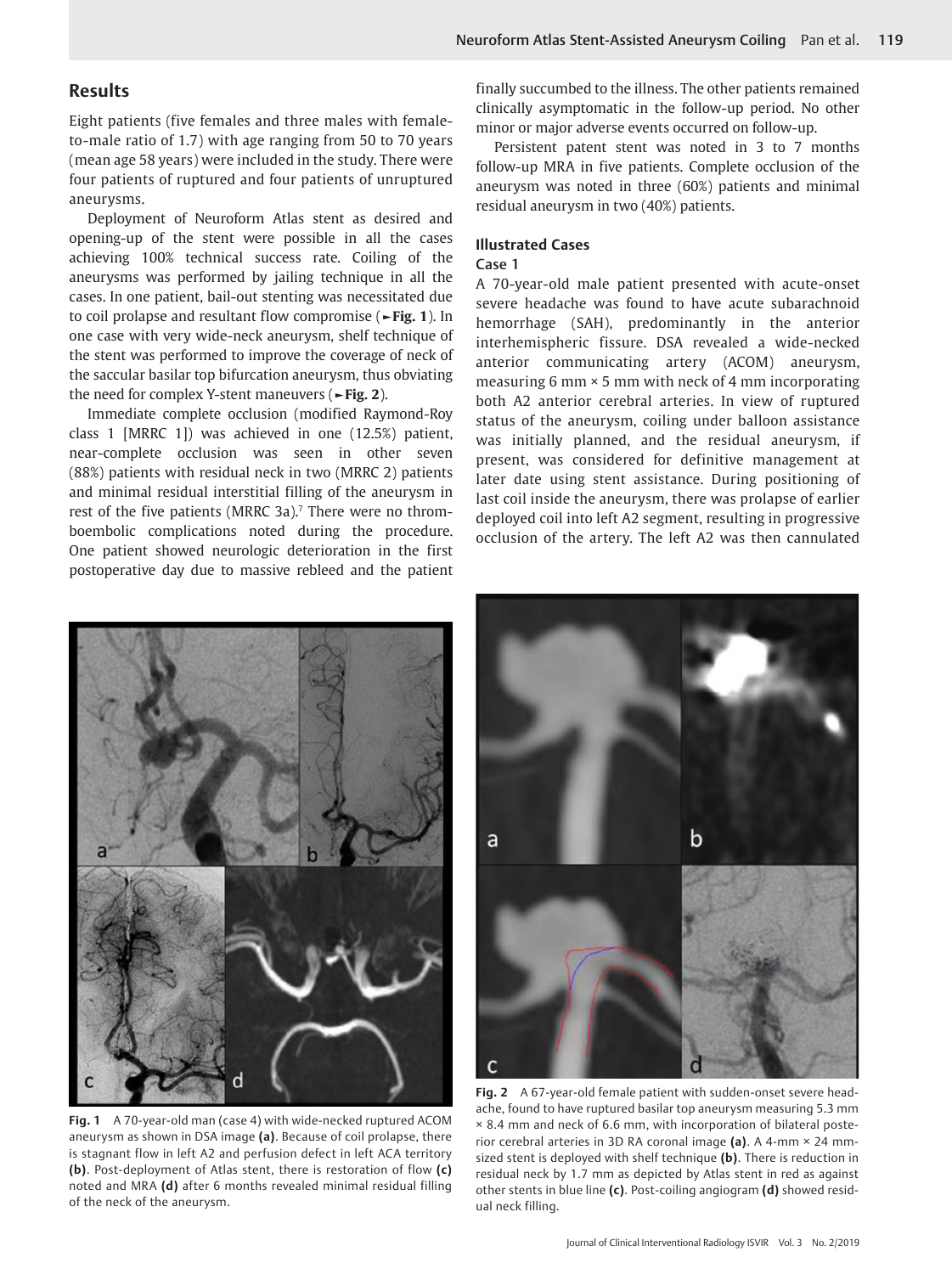using a Headway duo microcatheter (Microvention, Terumo) and navigated into left A2 segment, through which a Neuroform Atlas stent (4 × 24 mm) was deployed from left A2 segment to left A1 segment by unsheathing. Tirofiban infusion was initiated following the stent deployment. Check angiogram revealed restoration of the artery with minimal residual filling of neck of the aneurysm (MRRC 2). The patient was neurologically stable at the time of discharge, and a follow-up magnetic resonance imaging (MRI) revealed minimal residual neck of aneurysm at 6 months (**[►Fig. 1](#page-2-0)**)

#### Case 2

A 67-year-old female patient presented with acute-onset severe headache was found to have acute SAH (modified Fisher grade 4), predominantly in the prepontine cistern and bilateral sylvian fissures. DSA revealed irregular-shaped saccular basilar top aneurysm, measuring 5 mm  $\times$  8 mm with neck of 6.5 mm incorporating both posterior cerebral arteries (PCAs). Though Y-stent option would have been ideal to protect both PCA, it was not considered due to the requirement of rigorous platelet activity suppression, consequently increasing the hemorrhagic risk. Hence, the patient underwent Neuroform Atlas stent–supported coiling with shelf technique (**[►Fig. 2](#page-2-1)**). Through the Echelon microcatheter, Neuroform Atlas 4 mm × 24 mm stent was deployed with its distal end in the left P1 PCA and proximal end in the basilar artery, bridging the neck of the aneurysm and jailing the second microcatheter. Subsequently the aneurysm was coiled, and Tirofiban infusion was initiated following the stent deployment and securing the dome of the aneurysm. Check angiogram revealed residual neck and preserved flow in bilateral PCAs. Six hours after the procedure, her Glasgow coma scale (GCS) deteriorated and an urgent MRI revealed massive rebleed, to which patient succumbed. Persistent residual neck in the setting of antiplatelet suppression was assumed to be the cause of rebleed.

## **Discussion**

<span id="page-3-2"></span><span id="page-3-0"></span>The intracranial stents are generally indicated when the aneurysm shows unfavorable features such as wide neck ( $\geq 4$ mm) or dome-to-neck ratio < 1.3. Since the first publication about SAC to prevent coil protrusion from aneurysm sac by Higashida et al, several types of intracranial stents have come into use. With bridging of the neck of the aneurysms, self-expandable stents allow denser coil packing and may also improve the occlusion rate through a combinations of flow diversion, parent vessel straightening, and fibroelastic tissue formation along neck of the aneurysms.<sup>8[,9](#page-4-7)</sup> Across different studies of SAC, immediate complete occlusion rate varied from 45 to 60% and procedural complications varied from 6.2 to 12%. Higher rate of complications (up to 25%) were noted in cases of acutely ruptured aneurysms.<sup>10</sup> Recently introduced low-profile self-expandable stents widened the scope of treatment of wide-necked distal small vessel aneurysms as well as compatibility with low-profile microcatheter to ease the access and lesser strain on the parent vessels while navigating multiple devices. In a large series of wide-neck

intracranial aneurysms treated with LEO Baby stent, high technical success rate of 97.5% and complete occlusion of aneurysm of 75% were achieved. The procedure related complication rate was 11.3% with permanent morbidity of 3.8%.[3](#page-4-2) In a series of 41 aneurysms by Poncyljusz et al, using another low-profile stent, LVIS Jr, complete occlusion was achieved in 85% of cases and minor adverse events were noted in 4% of patients.[4](#page-4-3) LVIS Jr stents were successfully deployed with good opening in 37 patients achieving 90% technical success rate.

In our series, Neuroform Atlas stent could be successfully deployed as desired in all cases with proper alignment and apposition to parent vessels across the neck of the aneurysms. This is similar to 100% deployment accuracy shown in two other studies of SAC with Neuroform Atlas and similar or better than the results with other low-profile stents.<sup>3[,4](#page-4-3)</sup> In all seven cases of primary SAC, satisfactory coil packing could be achieved with no incidences of coil prolapse. Immediate complete or near-complete occlusion was achieved in all the cases. Three of the five cases with immediate postprocedural residual interstitial filling (MRRC 3a) were the cases with ruptured aneurysms where coil packing density was intentionally kept low to prevent intraprocedural rupture.

Using Neuroform Atlas stent in a series of 37 aneurysms, Ulfert et al achieved immediate complete occlusion of the aneurysms in 84% cases. No major adverse events or deaths were noted in their study, and only one (3%) patient developed transient ischemic attack in immediate post-procedure period. At a median follow-up of 6 months, 93% of the cases showed complete occlusion and neck remnant was seen in 7% of the follow-up cases. Cay et al, in their series of 55 cases of Neuroform Atlas SAC, achieved 94% Raymond-Roy score of 1 or 2 aneurysm occlusion at mean follow-up of 7.9 months, with no major clinical events. In our study, immediate periprocedural morbidity and mortality were noted in one (12.5%) of our case of ruptured basilar artery aneurysm due to rebleed. No other major or minor adverse events occurred in rest of the seven cases. Clinical safety was achieved in 87.5% of cases, which is better than SAC with previous generations of stents and comparable to the results of other two recent studies of Neuroform Atlas SAC. Five patients were followed up with MRA between 3 and 7 months post-coiling, which revealed no incidences of stent occlusion or thrombosis, no proximal or distal migration of the stent, complete obliteration of the aneurysms in three (60%) cases, and minimal residual aneurysms in two (40%) cases.

<span id="page-3-1"></span>Neuroform Atlas is a self-expanding, open-cell, nitinol stent, with flared ends and three radiopaque marker bands on its proximal and distal end. It has four interconnects between the central stent segments, designed to provide support of the coil mass within the aneurysm and minimize stent deflection. Open-cell design aids stent conformability and trackability. Open 12 cell structure design at the proximal half of the stent shaft provides better scaffolding with reduced gator backing phenomenon. Open eight cell structural elements in distal half of the stent shaft provide support and anchoring. Being a laser cut design shortening effect after deployment of the stent is negligible. Compared with the other intracranial stents, Neuroform Atlas like other low-profile stents can be delivered through a small-profile microcatheter (0.017 in),